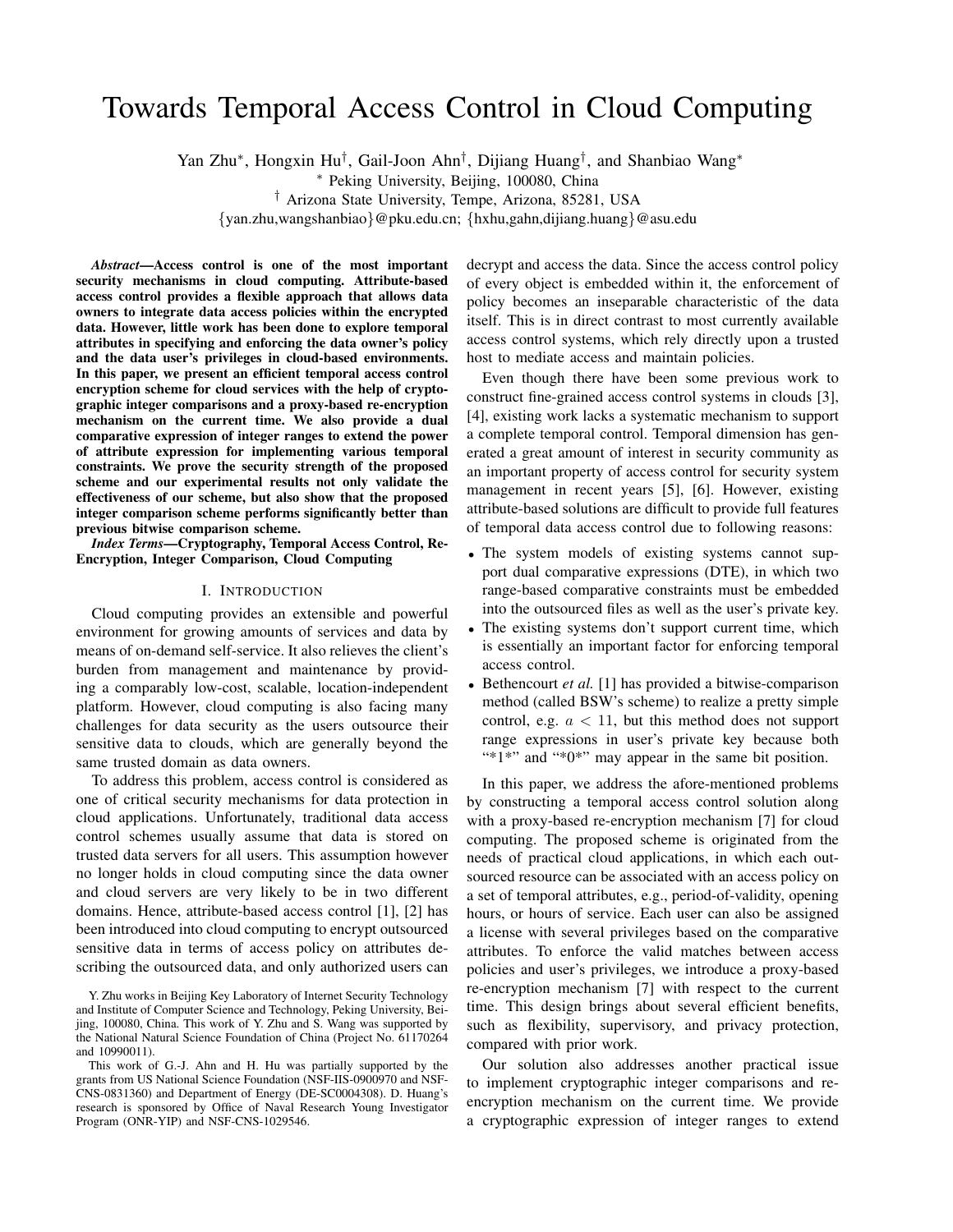the power of attribute expression, and propose a temporal access control encryption (TACE) scheme to implement various temporal constraints. This scheme provides a constant size of ciphertext, private-key, and depth of policytree, as well as a nearly linear-time complexity. Other security features, such as forward and backward derivation functions, are provided in our scheme as well. In addition, we prove the security of these two functions under the RSA and Co-CDH assumption [8]. To demonstrate the feasibility of our proposed approach, we implement a prototype of TACE system. Our experimental results not only validate the effectiveness of our scheme and algorithms, but also show our scheme has better performance for integer comparison than existing bitwise comparison scheme.

This paper is organized as follows. Section II discusses our research goals and models. Section III shows our framework and security requirements. Section IV provides main techniques pertaining to our construction. In Section V, we analyze our scheme in terms of its security and performance, respectively. Finally, we discuss the related work in Section VI and conclude this paper in VII.

#### II. PROBLEM STATEMENT

#### *A. Design Goals*

Our main design goal is to help the data owner achieve temporal data access control on files stored in cloud servers. Although this kind of access control is based on finegrained access control introduced for outsourced data services [3], we intent to ensure that all kind of temporal access policy can be securely and efficiently implemented for outsourced data services. Specially, we also want to solve the following problem: *Given an access constraint*  $t_i \leq A_t \leq t_j$  *in policy*  $P$  *embedded in the ciphertext*  $C$ *and a privilege*  $t_a \leq A_t \leq t_b$  *in the user's private key SK*, *how to guarantee that the ciphertext can be decrypted only at a valid current time*  $t_c$ ? Here, the valid current time  $t_c$ means that two conditions,  $t_c \in [t_i, t_j]$  and  $t_c \in [t_a, t_b]$ , must be satisfied at the same time.

#### *B. System Model*

Considering a cloud-based data storage service involving three different entities, as illustrated in Fig. 1: data owner, cloud server, and many data users (e.g., computers, mobile devices, or general equipments). In addition, in order to implement temporal access control, we require a clock server designed to always provide exactly the same current time by communicating with each other.



Fig. 1. Temporal constraints on privilege-licence assignment.

To ensure the data access compliant with the assigned policy, fine-grained access control has been introduced into the outsourced storage service. We extend this kind of access control mechanisms to support temporal access control encryption (TACE) described as follows:

- *•* First, the data owner makes use of a temporal access policy  $P$  to encrypt data before store it to clouds.
- *•* Second, once receiving an access request from a user, the cloud service checks whether corresponding temporal constraints can be satisfied in  $P$  with respect to the current time  $t_c$ , then employs a re-encryption method to convert the encrypted data into another ciphertext  $C_{t_c}$ that embed current time *t<sup>c</sup>* and sent it the user.
- *•* Finally, the authorized user can use her/his private key *SK* with access privilege  $\mathcal{L}$  to decrypt  $C_{t_c}$ . In this model, we assume the cloud service is a semi-trusted service that can use the correct time to re-encrypt data.

#### *C. Benefits of TACE*

Flexibility: TACE-based cryptosystem can provide more flexible access control based on temporal constraints as follows: a) Date control on Year, Month, and Day, e.g.,  $((2010 \leq \text{Year} \leq 2011) \text{ AND } (4 \leq \text{Month} \leq 7));$ and b) Periodic control on Week and Hour, e.g.,  $(3 \leq$  $Week \leq 5$ ) AND  $(8: 00PM \leq Howr \leq 10: 00PM)$ . More importantly, this cryptosystem also supports all kind of level controls and integer comparisons, e.g., ((3 *≤* Security Clearance  $\leq 5$ ) OR  $(2,000 \leq S_{\text{salary}} \leq 5,000)$ . Supervisory: Traditional cryptosystems, that only contains both encryption and decryption processes, has not an efficient method to monitor the usage of encrypted data. TACEbased cryptosystem introduces a proxy-based re-encryption mechanism that can apply the current time to determine whether the user's download request is reasonable, and rely on the re-encryption technologies to produce a new version of data under the current time. Such a proxy service can also integrate with other rich information to determine the legitimacy of user behaviors.

Privacy Protection: In our system model, the access policies are enforced entirely dependent upon temporal attribute matches between ciphertexts and private keys in the client side. In the re-encryption process, cloud servers do not require any user information which is used to enforce access policies. Hence, this mechanism ensures that user privacy, including user identity and access privilege in the user's private key, will not be disclosed to cloud servers.

# III. FRAMEWORK AND SECURITY REQUIREMENTS

#### *A. Notations*

For sake of clarity, we introduce following notations:

- *A*: the set of attributes  $A = \{A_1, \dots, A_m\}$ ;
- $A_k(t_i, t_j)$ : the range constraint of attribute  $A_k$  on  $[t_i, t_j]$ , i.e.,  $t_i \leq A_k \leq t_j$ ;
- *• P*: the access control policy expressed as a Boolean function on AND/OR logical operations, generated by the grammar:  $P ::= A_k(t_i, t_j) | P \text{ AND } P | P \text{ OR } P;$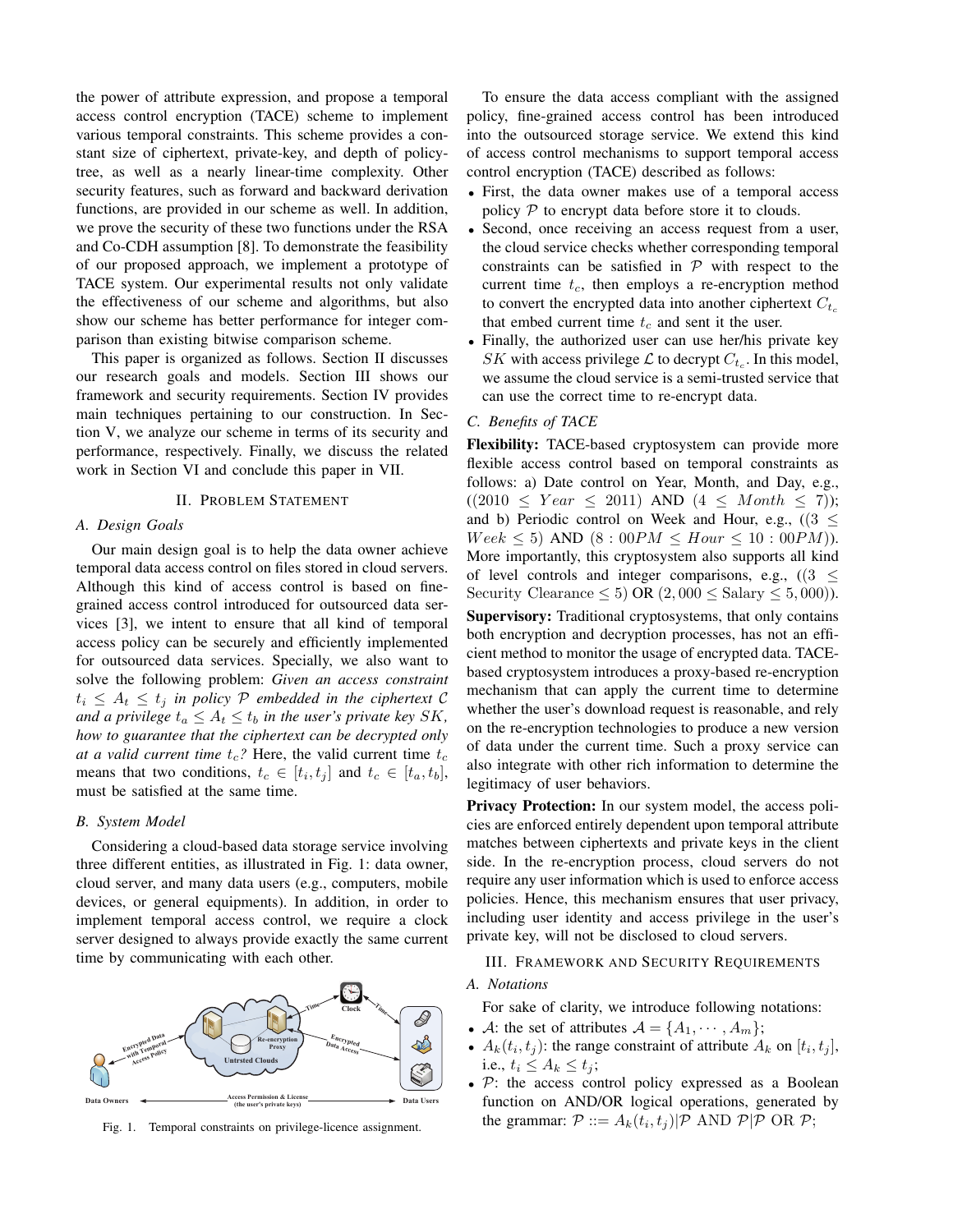*• L*: the access privilege assigned into the user's licence, generated by  $\mathcal{L} ::= \{A_k(t_a, t_b)\}_{A_k \in \mathcal{A}}$ .

The definitions of  $P$  and  $C$  can meet the basic requirements of dual temporal expressions. Given a time assignment  $t_c$  for  $A_k$ , the constraint or privilege  $A_k(t_i, t_j)$ outputs *true* if  $t_i \leq t_c \leq t_j$ , otherwise outputs *false*. We call it a valid time assignment if and only if both  $A_k(t_i, t_j) \in \mathcal{P}$  and  $A_k(t_a, t_b) \in \mathcal{L}$  output true.

#### *B. TACE Framework*

With focusing on temporal access control and reencryption mechanism in cloud computing, the TACE scheme consists of five algorithms:

- 1) Setup( $1^{\kappa}$ , *A*): Takes a security parameter  $\kappa$  and a list of attributes *A* as input, outputs the master key *MK* and the public-key *PKA*;
- 2) GenKey( $MK, u_k, \mathcal{L}$ ): Takes the user's ID number  $u_k$  as input, the access privilege  $\mathcal L$  and  $MK$ , outputs the user's private key *SKL*;
- 3) Encrypt( $PK_A$ ,  $\mathcal{P}$ ): Takes a temporal access policy  $\mathcal P$  and  $PK_A$  as input, outputs the ciphertext header  $H_P$  and a random session key *ek*;
- 4) ReEncrypt( $PK_A$ ,  $H_p$ ,  $t_c$ ): Takes a current time  $t_c$  and a ciphertext header  $\mathcal{H}_{\mathcal{P}}$  and  $PK_{\mathcal{A}}$  as input, outputs a new ciphertext header *H<sup>t</sup><sup>c</sup>* ;
- 5) Decrypt( $SK_{\mathcal{L}}, \mathcal{H}_{t_c}$ ): Takes a user's private key  $SK_{\mathcal{L}}$ , and a ciphertext header  $\mathcal{H}_{t_c}$  on the current time  $t_c$  as input, outputs a session key *ek*;

With the help of this framework, the workflow of TACEbased cryptosystem is described in Fig.2. For sake of clarity, the operations on the data are not shown in the framework since data owner could easily employ traditional symmetric key cryptography to encrypt and then outsource data with the help of a random session key.



Fig. 2. Workflow of TACE-based Cryptosystem.

This framework is based on BSW's scheme [1], in which both AND/OR operations and basic fine-grained access control are not within the scope of this paper.

#### *C. Security Models*

First, given a scheme based on our TACE framework, we must guarantee that this scheme can follow the principle in secure temporal control: Let  $A_k \in \mathcal{A}$  be a range-based temporal attribute and  $(\mathcal{P}, \mathcal{L})$  be a constraint-privilege pair with  $A_k$ , where  $A_k[t_i, t_j] \in \mathcal{P}$  and  $A_k[t_a, t_b] \in \mathcal{L}$ . Given a current time *tc*, secure temporal control requires that the access is granted if and only if  $t_c \in [t_i, t_j]$  and  $t_c \in [t_a, t_b]$ . This means that the TACE scheme can must also obey this rule as follows: Given the above-mentioned  $(\mathcal{P}, \mathcal{L})$ , we can compute  $(MK, PK_{\mathcal{A}}) \leftarrow Setup(1^{\kappa}, \mathcal{A}),$  $SK_{\mathcal{L}} \leftarrow GenKey(MK, u_k, \mathcal{L})$ , and  $(\mathcal{H}_{\mathcal{P}}, ek) \leftarrow$ *Encrypt*(*PK,P*). Such that, we hold

$$
\Pr\left[\begin{array}{c} \mathcal{H}_c \leftarrow ReEnergy(PK_{\mathcal{A}}, \mathcal{H}_{\mathcal{P}}, t_c); \\ Devrypt(SK_{\mathcal{L}}, \mathcal{H}_{t_c}) = ek \end{array}\right] = 1,
$$

if and only if the access is granted over  $(\mathcal{P}, \mathcal{L})$  and  $t_c$ according to fine-grained access control model. Besides these, we are more concerned with the security risk from cloud servers or data users, as follows:

- *•* Cloud servers: Similarly to [9], [3], we just consider "Honest but Curious" cloud servers, that is, cloud servers will follow our proposed protocol in general (especially for a uniform Clock service), but try to find out as much secret information as possible based on their inputs. More specifically, we assume cloud servers are more interested in file contents, changing time range in policy, and user access privilege than other secret information.
- *•* Data users: Dishonest users would try to access files outside the scope of their access privileges. To achieve this, unauthorized users may intent to change the temporal constraints in his privilege independently or cooperatively. In addition, each party is preloaded with a private key and the public key can be easily obtained when necessary.

#### IV. MAIN TECHNIQUES

# *A. Main Idea*

In order to achieve temporal access control on outsourced data in the cloud, we present and combine the following three advanced cryptographic techniques: integer comparison, current-time re-encryption and attribute-based encryption (ABE). The existing integer comparison scheme, first introduced in BSW's Cipher-policy ABE scheme, is a trivial method based on bitwise comparisons and AND/OR logical operations. Unfortunately, this method does not support the time attribute with range  $A_k[t_a, t_b]$  in the private key *SK*, as well as the re-encryption mechanism. To resolve this challenging issue, we provide a new idea for designing cryptographic "one-way" property to represent the total ordering relation in integer. This means that given the integer relation  $t_i \leq t_j$  and two corresponding value  $v_{t_i}, v_{t_j}$ , there exists an efficient algorithm to obtain  $v_{t_j}$  from  $v_{t_i}$ , but it is hard to compute  $v_{t_i}$  from  $v_{t_j}$ . Based on this idea, we have constructed a practical one-way function to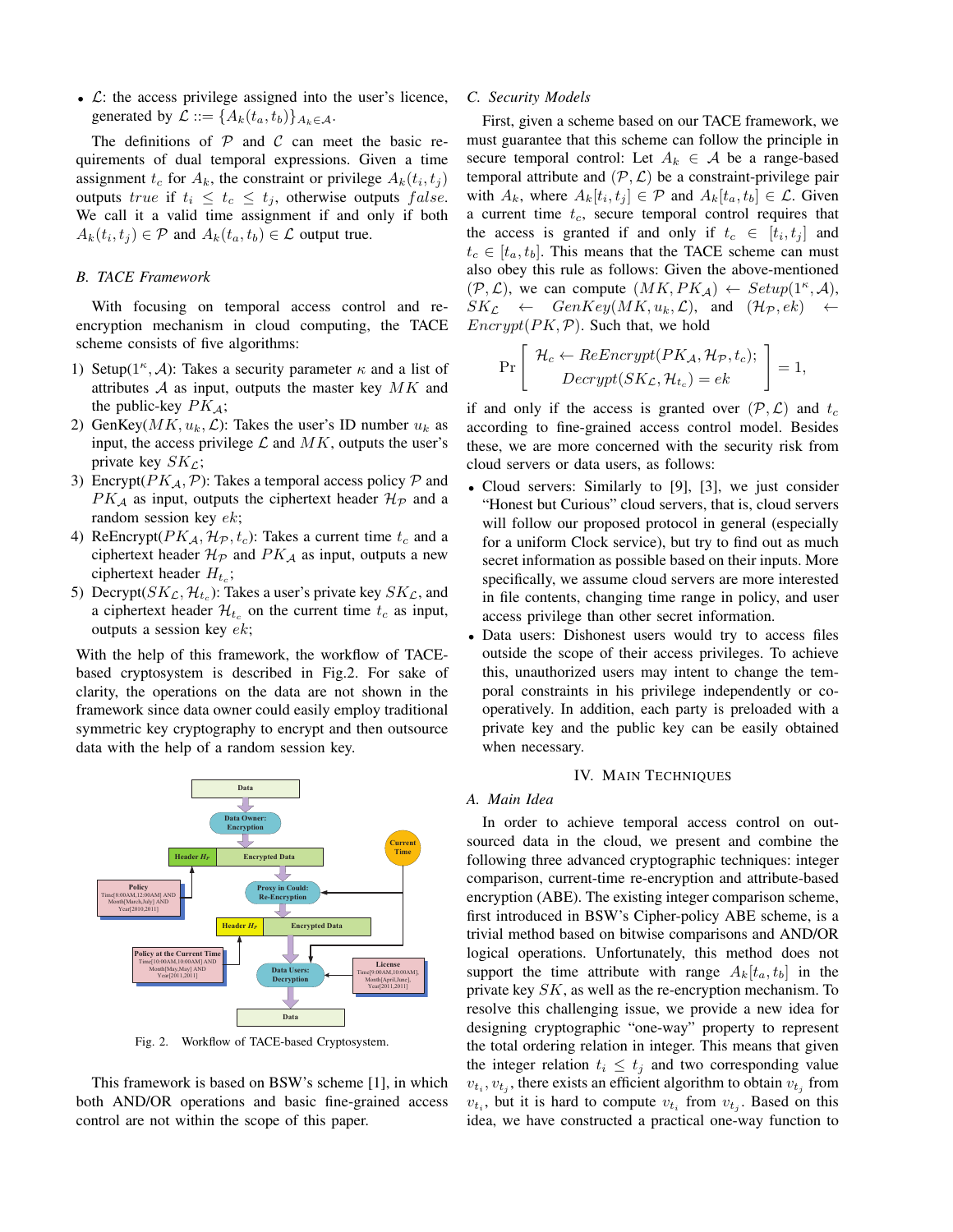realize the integer comparison. Also, we have demonstrated how to incorporate these functions into the BSW's scheme to realize fine-grained access control in clouds [10].

# *B. Forward/Backward Derivation Functions*

Let time be denoted as a countable set  $U =$  ${t_1, t_2, \cdots, t_T}$  constituted from the discrete consecutive integers with total ordering  $0 \le t_1 \le t_2 \le \cdots \le t_T \le Z$ , where  $Z$  is the maximum integer. In order to construct a cryptographic algorithm for integer comparison, we make use of a cryptographic map  $\psi : U \to V$ , where  $V =$  $\{v_{t_1}, \dots, v_{t_T}\}\$ is a set of cryptographic values. It is obvious that  $\psi$  must be an order-preserving map, that is a map such that if  $t_i \leq t_j$  in *U* implies there exists a partial-order relation  $\leq$  to ensure  $v_{t_i} \leq v_{t_j}$  in *V*, where  $v_{t_i} = \psi(t_i)$ and  $v_{t_i} = \psi(t_i)$ . In order to setup this kind of relation over  $V$ , we consider the partial-order relation in  $V$  as the "one-way" property in cryptography, as follows:

*Definition 1: Given a function*  $f: V \rightarrow V$  *based on a set* (*U, ≤*)*, it is called a forward derivation function if it satisfies the following conditions:*

- *• Easy to compute: the function f can be computed in a polynomial-time, if*  $t_i \leq t_j$ *, i.e.,*  $v_{t_j} \leftarrow f_{t_i \leq t_j}(v_{t_i})$ *;*
- *• Hard to invert: it is infeasible for any PPT algorithm to compute*  $v_{t_i}$  *from*  $v_{t_j}$  *if*  $t_i < t_j$ .

Similarly, we also define a function  $\bar{f}$  to realize the derivation in opposite direction, which is called *Backward Derivation*. In order to avoid interference between *f* and  $\bar{f}$ , we use a different sign  $\bar{\psi}: U \to \bar{V}$ , and then define the backward derivation function  $\bar{f}: \bar{V} \to \bar{V}$  based on the  $\geq$ relation in  $(U, \leq)$ , e.g.,  $v_{t_j} \leftarrow f_{t_i \geq t_j}(v_{t_i})$ .

# *C. Cryptographic Constructions*

We propose a cryptographic construction for integer comparisons based on the forward/backward derivation functions. This construction is built on a special group G of RSA-type composite order  $n = p'q'$ . First, we choose two random secrets  $\varphi, \bar{\varphi}$  in a group G. Next, we choose two different random  $\lambda$  and  $\mu$  in  $\mathbb{Z}_n^*$ , where the order of  $\lambda, \mu$  are sufficiently large in  $\mathbb{Z}_n^*$ . Based on RSA system, we define two mapping functions  $(\psi(\cdot), \psi(\cdot))$  from an integer set  $U = \{t_1, \dots, t_T\}$  into  $V = \{v_{t_1}, \dots, v_{t_T}\}$  and  $\bar{V} = {\bar{v}_{t_1}, \cdots, \bar{v}_{t_T}}$  as follows:

$$
v_{t_i} \leftarrow \psi(t_i) = \varphi^{\lambda^{t_i}} \in \mathbb{G};
$$
  
\n
$$
\bar{v}_{t_i} \leftarrow \bar{\psi}(t_i) = \bar{\varphi}^{\mu^{Z-t_i}} \in \mathbb{G}.
$$

where,  $\varphi^{\lambda^t}$  denotes  $\varphi^{(\lambda^t)}$  rather than  $(\varphi^{\lambda})^t$ . Note that, the values,  $w_{t_i} = \lambda^{t_i}$  and  $\bar{w}_{t_j} = u^{Z-t_j}$ , can only be computed in the integer  $\mathbb Z$  because  $n'$  and  $n$  are unknown based on the actual difficulty of factoring large numbers *n*. Next, according to the definition of  $\psi(\cdot)$  and  $\bar{\psi}(\cdot)$ , it is easy to define the forward derivation function *f*(*·*) and backward derivation function  $\bar{f}(\cdot)$  as

$$
v_{t_j} \leftarrow f_{t_i \le t_j}(v_{t_i}) = (v_{t_i})^{\lambda^{t_j - t_i}} \in \mathbb{G},
$$
  

$$
\bar{v}_{t_j} \leftarrow \bar{f}_{t_i \ge t_j}(\bar{v}_{t_i}) = (\bar{v}_{t_i})^{\mu^{t_i - t_j}} \in \mathbb{G}.
$$

It is easy to show that  $(\varphi^{\lambda^{t_i}})^{\lambda^{t_j - t_i}} = \varphi^{\lambda^{t_j}} = v_{t_j} \in \mathbb{G}$  and  $(\bar{\varphi}^{\mu^{Z-t_i}})^{\mu^{t_i-t_j}} = \bar{\varphi}^{\mu^{Z-t_j}} = \bar{v}_{t_j} \in \mathbb{G}$ . But it is intractable to obtain  $v_{t_i}$  from  $v_{t_j}$  for  $t_i \leq t_j$  under the RSA assumption that  $\lambda^{-1}$  and  $\mu^{-1}$  cannot be efficiently computed.

# V. SECURITY ANALYSIS AND PERFORMANCE EVALUATION

# *A. Security of Forward/Backward Derivation Functions*

The security of TACE scheme is based on the RSA assumption and Gap Diffie-Hellman (GDH) assumption. Since this scheme is constructed based on BSW's CP-ABE scheme, it remains the security properties of their scheme, e.g., IND-CPA [1]. Hence, we focus on the security analysis of the different parts between them: we introduce the forward and backward derivation functions  $f(\cdot), \bar{f}(\cdot)$ into our scheme, so we need to assure the "one-way" property in the forward and backward derivation processes. This kind of "one-way" property can be guaranteed because the inverse of  $\lambda$ , *u* cannot be computed in  $\mathbb{Z}_n^*$  if *n* is unknown. Thus,  $\lambda^{t_c-t_i}$ ,  $u^{t_j-t_c} \in \mathbb{Z}_n^*$  cannot be computed in  $\mathbb{Z}$  for  $t_c < t_i$  and  $t_j < t_c$ , so that  $f_{t_c \leq t_i}(v_{t_i}) = (v_{t_i})^{\lambda^{t_c - t_i}}$ and  $\bar{f}_{t_c \ge t_j}(v_{t_j}) = (\bar{v}_{t_j})^{\mu^{t_j - t_c}}$  is intractable. Strictly, this kind of "one-way" property can be proved under the RSA assumption: given an RSA public key (*N, e*) and a ciphertext  $C = M^e \in \mathbb{G}$ , it is infeasible to compute M.

*Theorem 1: Given a quintuple*  $(n, \lambda, t_i, \psi^{\lambda^{t_i}})$  *over the RSA-type elliptic curve system*  $\mathbb{S}_N$ *, where*  $\psi$  *is unknown. It is infeasible to compute*  $(t_j, \psi^{\lambda^{t_j}})$  *with*  $t_j < t_i$  *for all probabilistic polynomial time (PPT) algorithms under the RSA assumption.*

*Proof:* Seeking a contradiction, we assume that there exists a PPT algorithm *A* that can get a  $(t_j, \psi^{\lambda^{t_j}})$  under above input, where  $t_j < t_i$ . This is equivalent to say that this algorithm can solve the RSA problem over elliptic curve for the public-key  $(\mathbb{G}, N, e)$  and a ciphertext *C*, because the ciphertext can be computed by  $M = R^{e^{t_i - t_j - 1}} \in$ G if  $(t_j, R)$  is a solution of A on input  $(n, \lambda = e, t_i, C)$ due to  $R^{\lambda^{t_i-t_j}} = C = M^{\lambda}$ , and  $t_i - t_j - 1 \geq 0$ . This contradicts the hypothesis.

### *B. Performance Evaluation*

We have implemented our scheme in Ot/C++ and experiments were run on an Intel Core 2 processor with 2.16 GHz and 500M of RAM on Windows Server 2003. All disk operations were performed on a 1.82TB RAID 5 disk array. Using GMP and PBC libraries, we have implemented a cryptographic library upon which temporal attribute systems can be constructed.

We compare the performance of BSW's scheme and our scheme over integer ranges. We show the computational overheads for BSW's scheme and our scheme for different sizes of *U* in Figure 3. It is obvious that our scheme is more efficient than BSW's scheme. The reason is that the computation costs of algebraic operations and simple modular arithmetic operations can be neglected, because